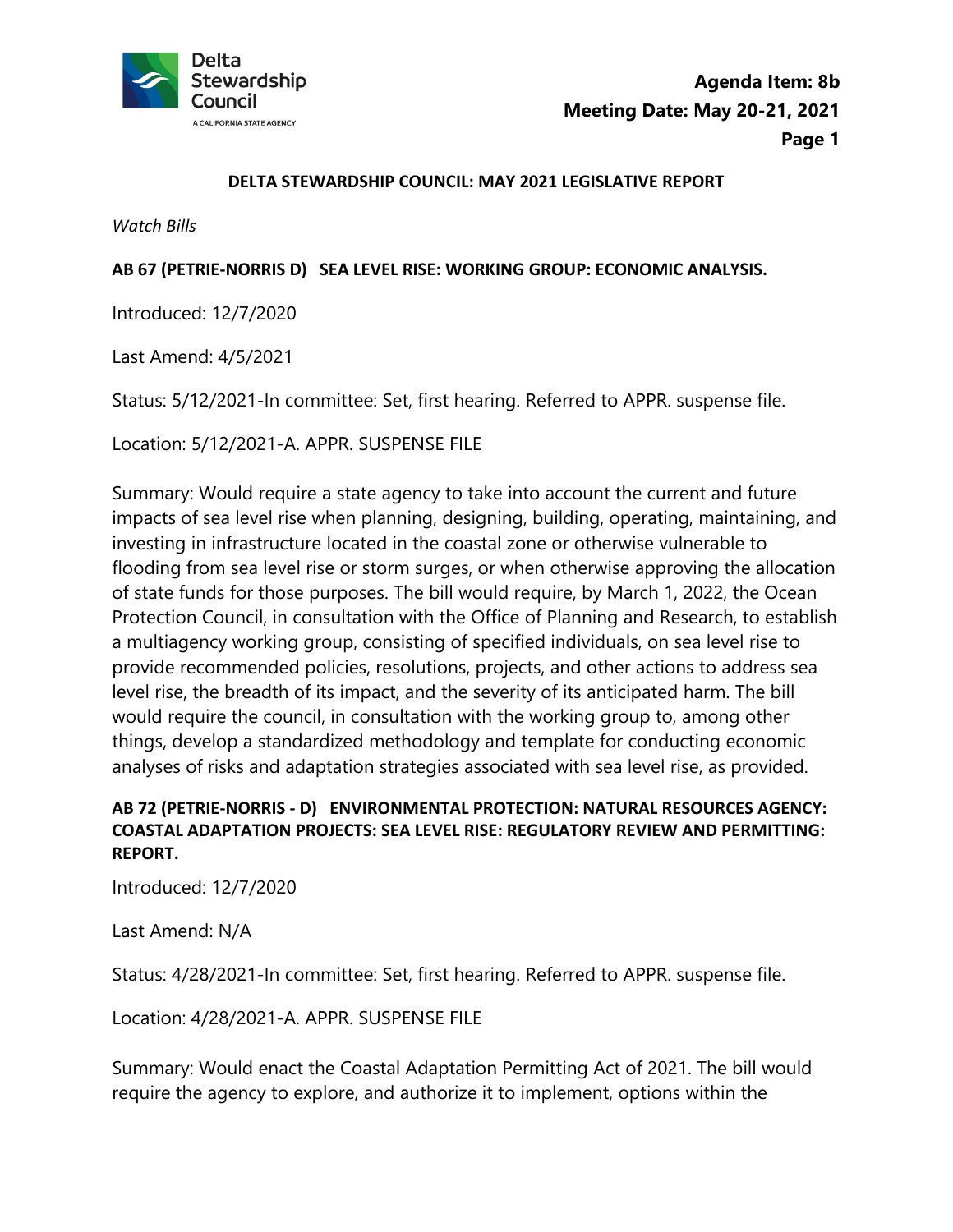agency's jurisdiction to establish a more coordinated and efficient regulatory review and permitting process for coastal adaptation projects, as defined. The bill would require the agency to submit, by July 1, 2023, a report to the Legislature with suggestions and recommendations for improving and expediting the regulatory review and permitting process for coastal adaptation projects.

## **AB 979 (FRAZIER – D) SACRAMENTO-SAN JOAQUIN DELTA: PROJECTS: SEA LEVEL RISE ANALYSIS REPORT**

Introduced: 2/18/2021

Last Amend: 4/13/2021

Status: 4/27/2021-From committee: Do pass and re-refer to Com. on APPR. (Ayes 9. Noes 5.) (April 26). Re-referred to Com. on APPR.

Location: 4/27/2021-A. APPR.

Summary: The Sacramento-San Joaquin Delta Reform Act of 2009, provides that it is the policy of the state to, among other things, reduce reliance on the Sacramento-San Joaquin Delta in meeting California's future water supply needs through a statewide strategy of investing in improved regional supplies, conservation, and water use efficiency. Current law establishes the Delta Stewardship Council, which is required to develop, adopt, and commence implementation of a comprehensive management plan, known as the Delta Plan, for the Sacramento-San Joaquin Delta. This bill would require any individual or entity that undertakes a project, as defined, within the Delta to complete a report analyzing the impact of sea level rise on the project.

## **SB 1 (ATKINS - D) COASTAL RESOURCES: SEA LEVEL RISE.**

Introduced: 12/7/2020

Last Amend: 3/23/2021

Status: 4/20/2021-April 19 hearing: Placed on APPR suspense file.

Location: 4/20/2021-S. APPR. SUSPENSE FILE

Summary: Thee California Coastal Act of 1976 establishes the California Coastal Commission and provides for planning and regulation of development in the coastal zone, as defined. The act requires the commission, within 90 days after January 1, 1977,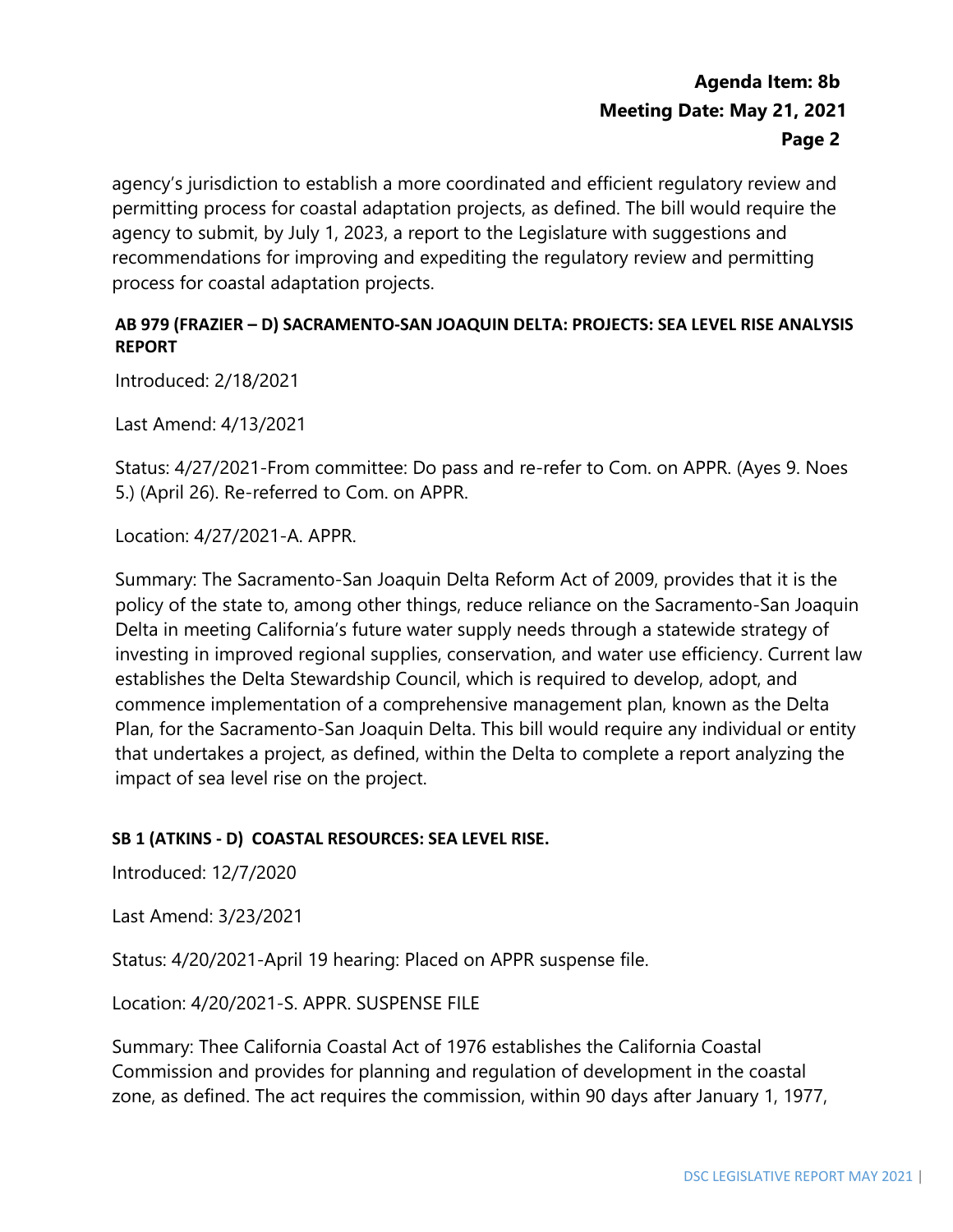coastal programs, as provided. This bill would also include, as part of the procedures the commission is required to adopt these procedures. to adopt, after public hearing, procedures for the preparation, submission, approval, appeal, certification, and amendment of a local coastal program, including a common methodology for the preparation of, and the determination of the scope of, the local commission is required to adopt, recommendations and guidelines for the identification, assessment, minimization, and mitigation of sea level rise within each local coastal program, as provided. The bill would delete the timeframe specified above by which the

## **SB 27 (SKINNER - D) CARBON SEQUESTRATION: STATE GOALS: NATURAL AND WORKING LANDS: REGISTRY OF PROJECTS.**

Introduced: 12/7/2020

Last Amend: 4/19/2021

Status: 5/10/2021-May 10 hearing: Placed on APPR suspense file.

Location: 5/10/2021-S. APPR. SUSPENSE FILE

Summary: Would require, no later than July 1, 2022, the Natural Resources Agency, in coordination with the California Environmental Protection Agency, the State Air Resources Board, and the Department of Food and Agriculture, to establish carbon sequestration goals for natural and working lands, as provided. The bill would require the state board, as part of its scoping plan, to establish specified carbon dioxide removal targets for 2030 and beyond.

### **SB 230 (PORTANTINO - D) STATE WATER RESOURCES CONTROL BOARD: CONSTITUENTS OF EMERGING CONCERN PROGRAM.**

Introduced: 1/19/2021

Status: 3/22/2021-March 22 set for first hearing canceled at the request of author.

Location: 3/15/2021-S. APPR.

 require the state board to convene, by an unspecified date, the Science Advisory Panel Summary: Would require the State Water Resources Control Board to establish, maintain, and direct an ongoing, dedicated program called the Constituents of Emerging Concern Program to assess the state of information and recommend areas for further study on, among other things, the occurrence of constituents of emerging concern (CEC) in drinking water sources and treated drinking water. The bill would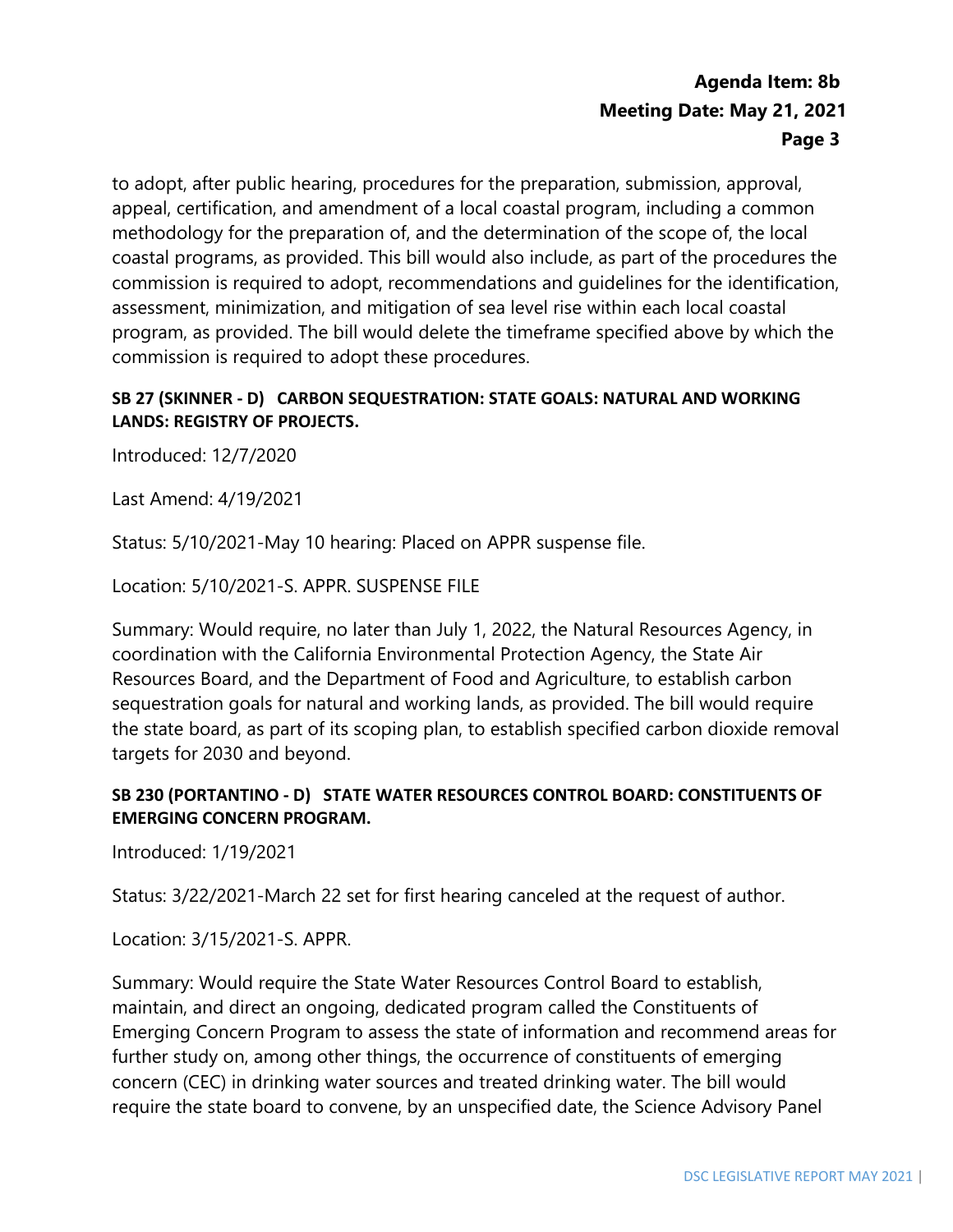to review and provide recommendations to the state board on CEC for further action, among other duties. The bill would require the state board to provide an annual report to the Legislature on the ongoing work conducted by the panel.

### **SB 273 (HERTZBERG - D) WATER QUALITY: MUNICIPAL WASTEWATER AGENCIES.**

Introduced: 1/29/2021

Status: 4/22/2021-Read third time. Passed. (Ayes 38. Noes 0.) Ordered to the Assembly. In Assembly. Read first time. Held at Desk.

Location: 4/22/2021-A. DESK

Summary: Would authorize a municipal wastewater agency, as defined, to enter into agreements with entities responsible for stormwater management for the purpose of managing stormwater and dry weather runoff, to acquire, construct, expand, operate, maintain, and provide facilities for specified purposes relating to managing stormwater and dry weather runoff, and to levy taxes, fees, and charges consistent with the municipal wastewater agency's existing authority in order to fund projects undertaken pursuant to the bill. The bill would require the exercise of any new authority granted under the bill to comply with the Cortese-Knox-Hertzberg Local Government Reorganization Act of 2000. To the extent this requirement would impose new duties on local agency formation commissions, the bill would impose a state-mandated local program.

### **SB 351 (CABALLERO - D) WATER INNOVATION ACT OF 2021.**

Introduced: 2/9/2021

Last Amend: 4/20/2021

Status: 5/10/2021-May 10 hearing: Placed on APPR suspense file.

Location: 5/10/2021-S. APPR. SUSPENSE FILE

 Innovation at the California Water Commission for the furtherance of new technologies Summary: Current law establishes the State Water Resources Control Board for the purposes of providing for the orderly and efficient administration of the water resources of the state. This bill, the Water Innovation Act of 2021, would create the Office of Water and other innovative approaches in the water sector. The bill would require the office, by December 31, 2023, to take specified measures to advance innovation in the water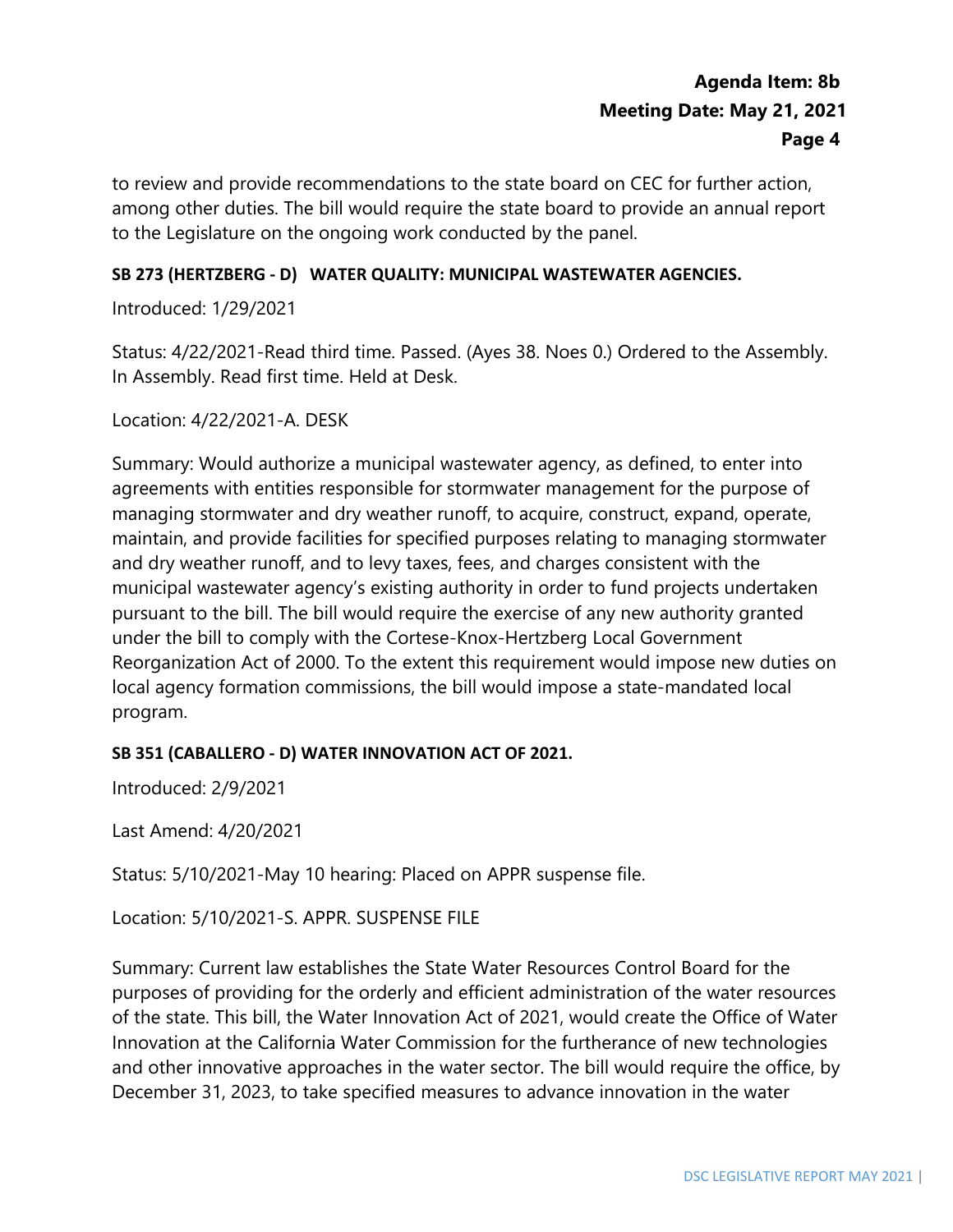sector. The bill would make findings and declarations regarding the need for water innovation.

## **SB 369 (PAN - D) FLOOD CONTROL: YOLO BYPASS CACHE SLOUGH PARTNERSHIP MULTIBENEFIT PROGRAM.**

Introduced: 2/10/2021

Status: 3/25/2021-Read third time. Passed. (Ayes 38. Noes 0.) Ordered to the Assembly. In Assembly. Read first time. Held at Desk.

Location: 3/25/2021-A. DESK

 federal, state, and local agencies. The bill would require the participating state agencies, including the Natural Resources Agency, the Department of Water Resources, the Summary: Would establish the Yolo Bypass Cache Slough Partnership Multibenefit Program to support the development and implementation of projects within the Yolo Bypass and Cache Slough region. The bill would define "Yolo Bypass Cache Slough Partnership" to mean the multiagency partnership established pursuant to a memorandum of understanding signed in May 2016 by a total of 15 participating Department of Fish and Wildlife, the Central Valley Flood Protection Board, the State Water Resources Control Board, and the Central Valley Regional Water Quality Control Board, to work in collaboration with the participating federal and local agencies to promote the discussion, prioritization, and resolution of policy and other issues critical to the successful implementation of projects to advance specified objectives in the Yolo Bypass and Cache Slough region.

## **SB 821 (COMMITTEE ON NATURAL RESOURCES AND WATER) SACRAMENTO-SAN JOAQUIN DELTA: DELTA INDEPENDENCE SCIENCE BOARD.**

Introduced: 3/9/2021

Last Amend: 4/5/2021

 Status: 5/10/2021-Read third time. Passed. (Ayes 37. Noes 0.) Ordered to the Assembly. In Assembly. Read first time. Held at Desk.

Location: 5/10/2021-A. DESK

Summary: Current law establishes the Delta Independent Science Board and sets forth the composition of the board, including requiring the board to consist of no more than 10 members appointed by the Delta Stewardship Council. Current law requires the board to